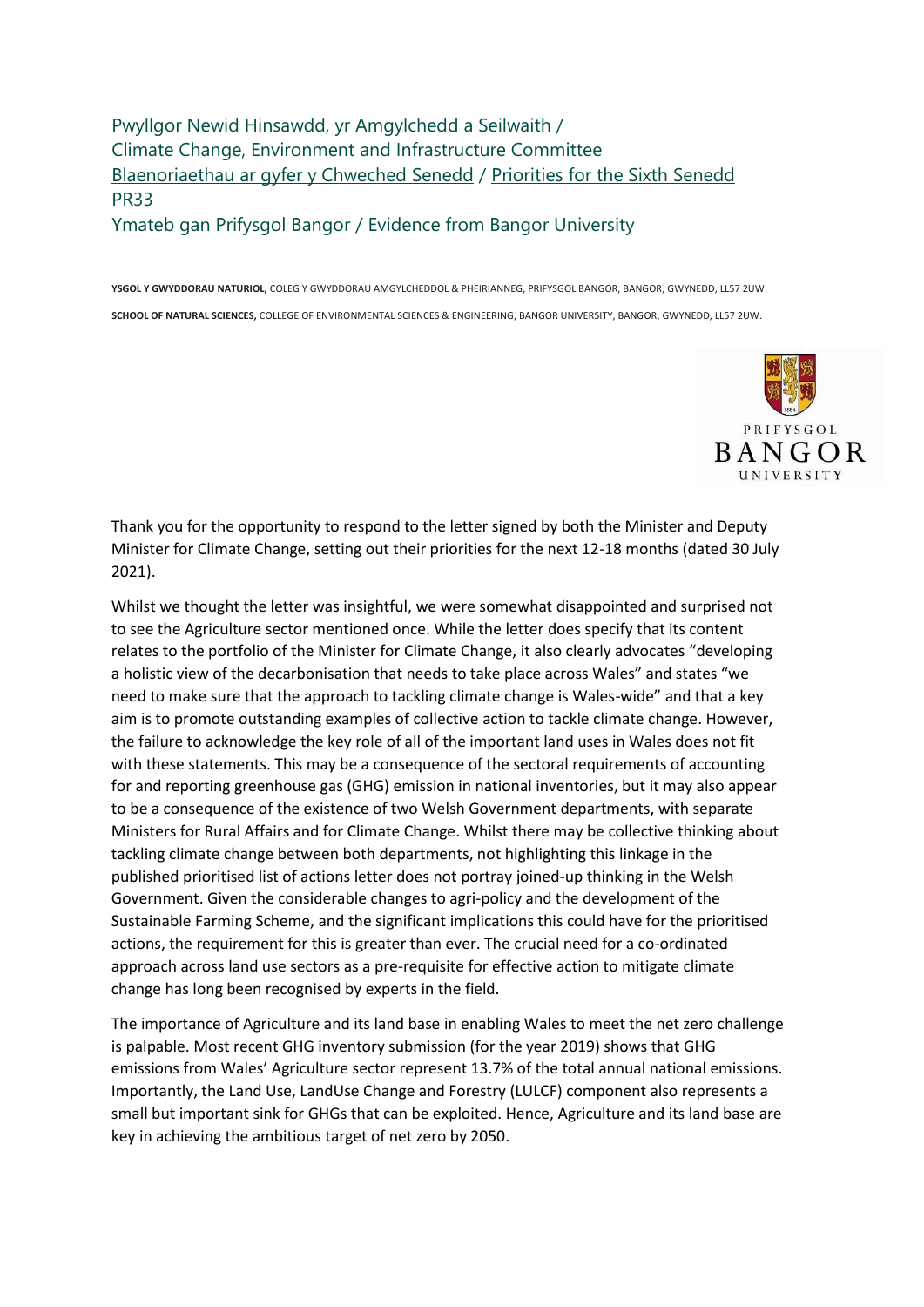Decarbonisation in Agriculture is being tackled via improved efficiencies of production (increasing productivity and reducing emissions), increasing carbon storage on farms, and coupling bioenergy to carbon capture, utilisation and storage (Hyland et al. 2016, CIEL 2020). However, current technologies alone will not sufficiently decarbonise the sector: new innovations and a step change in agricultural production systems are needed to further reduce emissions beyond the levels that currently known mitigation strategies will deliver (CIEL 2020, Jones et al. 2014ab).

Agriculture and its land base is also key in the delivery of many of the priorities outlined, e.g. Energy production, Tree planting, Nature and biodiversity, Circular Economy and Environment. Brief examples of its importance for each of these are summarised below – the purpose of which is not to elaborate in detail, but to highlight the relevance of Agriculture and its land base in enabling the Ministers to meet their specified priorities.

### Energy:

Agricultural land provides opportunities for energy generation via multiple means, e.g., hydro (including micro-hydro) (Gallagher et al. 2015), solar, wind, and via anaerobic digestion. Its landscape means that Wales is well-placed to capitalise on such systems, and many Welsh farmers have embraced the opportunities to diversify their income streams through investing in renewable energy generation. The recent slowing down of the renewable sector in Wales highlighted in the Ministers' letter could be reversed, should the right incentives again be made available.

Agriculture can also, of course, provide land for tree planting, and other means of woodland expansion, to help grow the proportion of Wales' heat demands that are met through biomass (helping to decarbonise one of the Ministers' other priorities, Housing).

Lastly, on-farm generation of renewable energy can make a significant contribution in meeting the Ministers' target on the proportion of energy that is locally owned, as opposed to very large schemes that are typically owned by international companies and where much of the wealth generated is thus taken out of Wales (Haf et al. 2018).

### Tree planting:

As no doubt highlighted during the Deputy Minister's recent 'deep dive' exercise, aspirations for afforestation will only be met if landowners, the majority of which are farmers, choose to adopt the incentives offered to them. Deep concerns have recently been expressed that models of afforestation that exclude the farming community may undermine rural communities and generate significant conflict. The significant challenge of how to integrate woodland expansion targets with a socio-economically viable farming sector is a serious issue for Wales that deserves considerable Ministerial attention. Farmers' decisions will be based on the trade-offs of afforestation and how it affects the viability of their business. Practical factors, such as whether they have the necessary time and skills to manage the woodland will also be considered, and significant work is required from the Welsh Government to determine how appropriate support can be put in place to address such challenges. However, done appropriately, tree planting can bring a host of benefits to farming systems (Hardaker et al. 2021, Kendall et al. 2021, Pritchard et al. 2021, Rayment et al. 2017). There will be a real need for the Welsh Government to liaise closely across the farming, forestry, wood products and conservation sectors, and broker cooperation between them, so that these potential benefits are realised.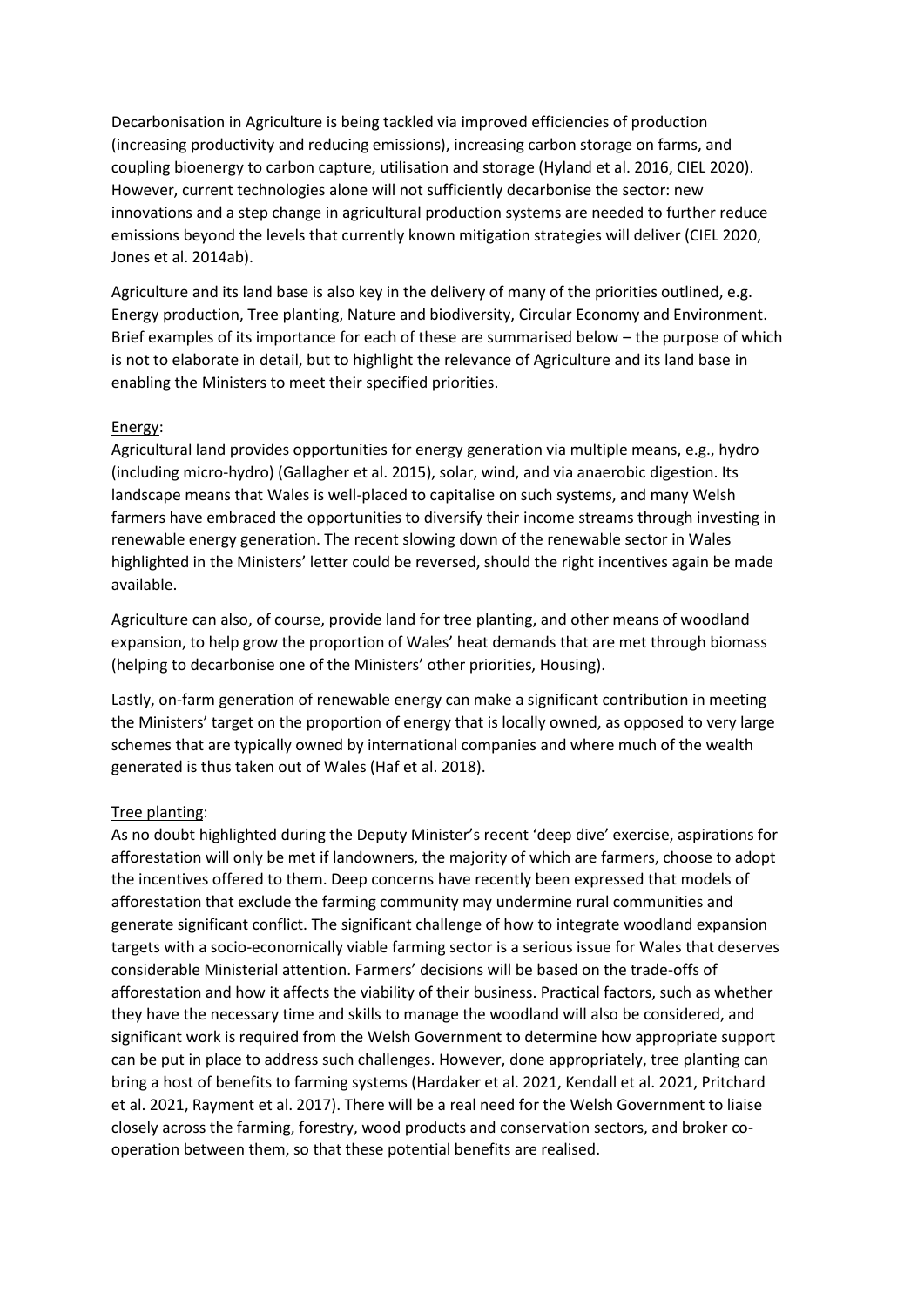Major challenges remain in determining the relative effectiveness of different tree planting options for climate change mitigation (Ford et al. 2021), and the trade-off with other targets such as biodiversity (Forster et al. 2021, Hardaker et al. 2020). These were not resolved during the Deputy Minister's deep dive, and require further urgent attention to ensure that the measures referred to in the letter (such as the creation of 30 new woodlands) are actually designed effectively to meet the Government's Net Zero targets.

## Nature and biodiversity:

Agriculture is the overwhelmingly dominant land use sector in Wales, and is key to redressing some of the losses seen to Wales' natural capital. The new Sustainable Farming Scheme aims to protect and enhance our environment (air, water, soil and biodiversity) by rewarding farmers to manage their land in a way that delivers such public goods in a way that the market does not. It is not clear how the Welsh Government's Nature Action Recovery Plan (NRAP) will link to the Sustainable Farming Scheme (and *vice versa).* We anticipate that there are considerable ongoing discussions to harmonise both schemes, however we would have expected the Ministers' letter to have acknowledged the importance of this. Similarly, efficiently combining land use measures targeting net zero with nature and biodiversity remains a major challenge, which we would have expected to be acknowledged.

# Circular economy:

Anaerobic digestion (AD) is a technology that can reduce GHG emissions from stored livestock manures, but is also important for improving the circular transfer of nutrients and organic matter from our food wastes to land where future food is produced. This avoids landfill of organic matter, and reduces the quantity of inorganic fertiliser that needs to be produced and used in crop and livestock production), with considerable benefits for achieving net zero targets. Pertinent incentives and the relaxing of some non-financial barriers (e.g. appropriate / targeted relaxation of planning requirements) could help grow the AD sector in Wales. Our work has shown that crop-fed AD systems can have considerable environmental impacts (Styles et al. 2015ab, 2016); introduced measures should therefore be targeted at non crop-fed AD systems to avoid unintended consequences.

Similarly, the targeted use of biosolids (treated sewage sludge) on agricultural land in Wales recycles nutrients and organic matter from the food-supply chain. It is important that measures aimed at reducing potential negative environmental impacts from the use of manures and slurries do not stifle the potential for Wales to capitalise on the use of biosolids and the environmental and economic benefits that can bring.

Again, we would have hoped to see greater evidence of joined-up thinking between the different sections of the Ministers' level; including, for instance the crucial need to integrate circular economy thinking with housing policy, so that building design, material sourcing and construction maximise the re-use of materials with high embodied carbon, and the contribution made by Welsh-grown wood products towards net zero targets (Forster et al. 2021).

### Environment:

Air: The Clean Air Act will have a major impact on how livestock farmers in Wales manage manures to reduce ammonia emissions. This will likely result in major infrastructure requirements (e.g. modification to livestock housing, covers for manure stores, alternative equipment for spreading manures). Again, the complexity of assessing trade-offs between different environmental targets needs to be carefully considered by the Welsh Government, as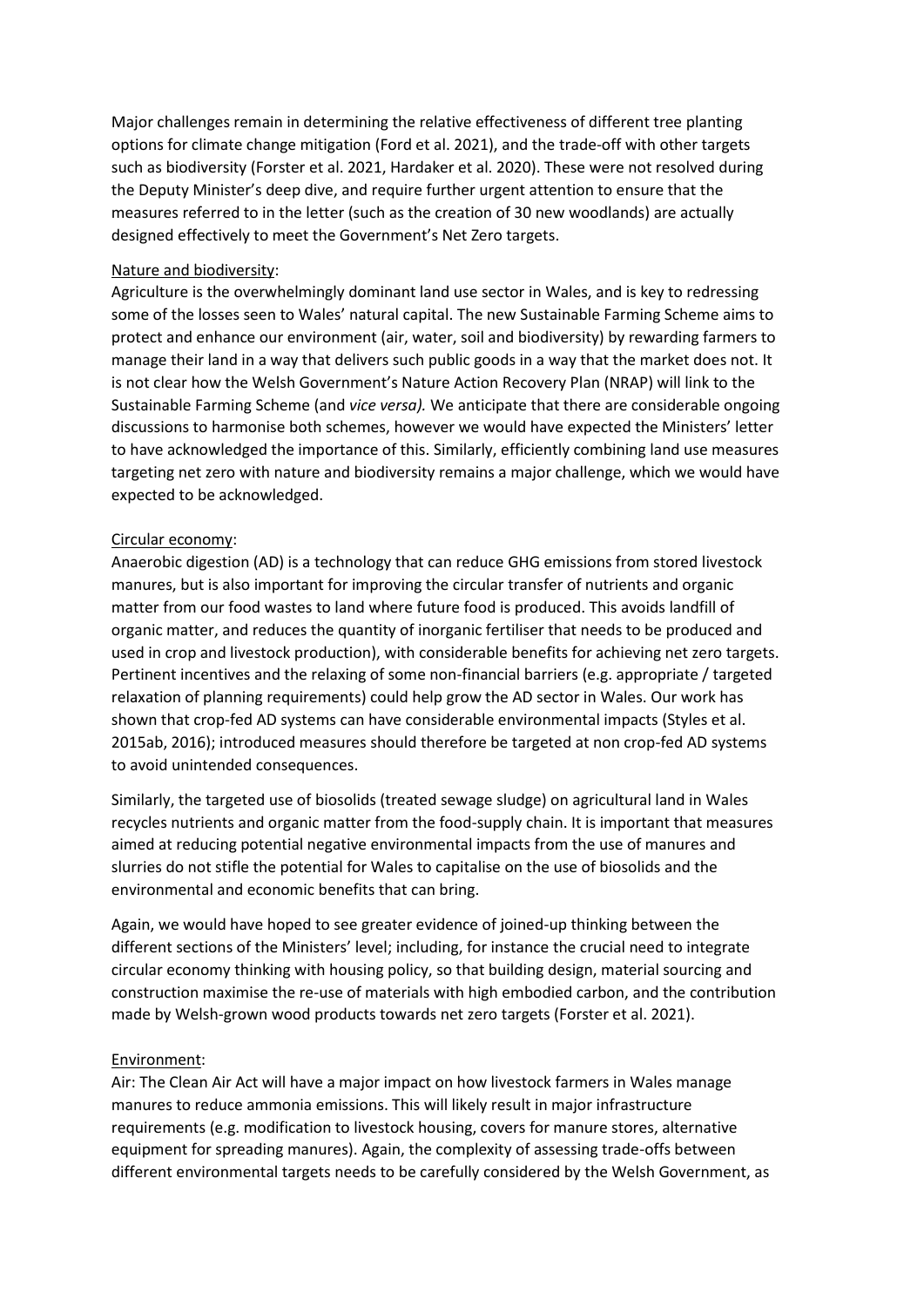the costs associated with reducing ammonia emissions will limit opportunities to invest further in tackling and adapting to climate change. However, mitigating ammonia emissions also results in a reduction in indirect  $N_2O$  losses – so this will contribute to the net zero target.

Water: The whole-territory Nitrate Vulnerable Zone for Wales will also have a major impact on many farm businesses, again requiring major infrastructure of manure storage. However, a reduction in nitrate leaching will also contribute to the net zero carbon target, as nitrate is an indirect source of  $N_2O$ . It is also important that the Ministers' strategy is holistic and integrated; a clear example (not mentioned in their letter) is the potential for tree planting to contribute to reducing flooding risk. However, the evidence base for this strategy is complex (Cooper et al. 2021) and requires significant additional work.

As mentioned previously, the purpose of the above is merely to highlight the relevance of the agricultural sector to your list of priorities, the need for a more integrated strategy, and thereby the need for different divisions and Ministers in Welsh Government to liaise closely to ensure joined-up thinking and collaborative working to achieve desired outcomes.

Please do not hesitate to contact us should you wish to discuss any of the points further.

Yr eiddoch yn gywir / Yours sincerely,

R. Charles Maden

Dave Chadwick, Professor of Sustainable Land Use Systems

> John Healey, Professor of Forest Sciences

Dr Prysor Williams, Senior Lecturer in Environmental Management

### **References**

Arnott, D, Chadwick, D, Wynne-Jones, S & Jones, DL 2021, 'Vulnerability of British farms to post-Brexit subsidy removal, and implications for intensification, extensification and land sparing.', Land Use Policy, vol. 107, 104154.<https://doi.org/10.1016/j.landusepol.2019.104154>

CIEL 2020, Net zero carbon & UK livestock. Centre for Innovation Excellence in Livestock [https://www.cielivestock.co.uk/wp-content/uploads/2020/09/CIEL-Net-Zero-Carbon-](https://www.cielivestock.co.uk/wp-content/uploads/2020/09/CIEL-Net-Zero-Carbon-UK-Livestock_2020_Interactive.pdf)UKLivestock 2020 Interactive.pdf [\(a](https://www.cielivestock.co.uk/wp-content/uploads/2020/09/CIEL-Net-Zero-Carbon-UK-Livestock_2020_Interactive.pdf)ccessed 07/09/21).

Cooper, M, Patil, S, Nisbet, T, Thomas, H, Smith, A & McDonald, M 2021, 'Role of forested land for natural flood management in the UK: A review', Wiley Interdisciplinary Reviews: Water, vol. 8, no. 5, e1541. <https://doi.org/10.1002/wat2.1541>

Ford, H, Healey, J, Webb, B, Pagella, T & Smith, A 2021, 'Hedgerow effects on CO<sub>2</sub> emissions are regulated by soil type and season: implications for carbon flux dynamics in livestock-grazed pasture', Geoderma, vol. 382, 114697.<https://doi.org/10.1016/j.geoderma.2020.114697>